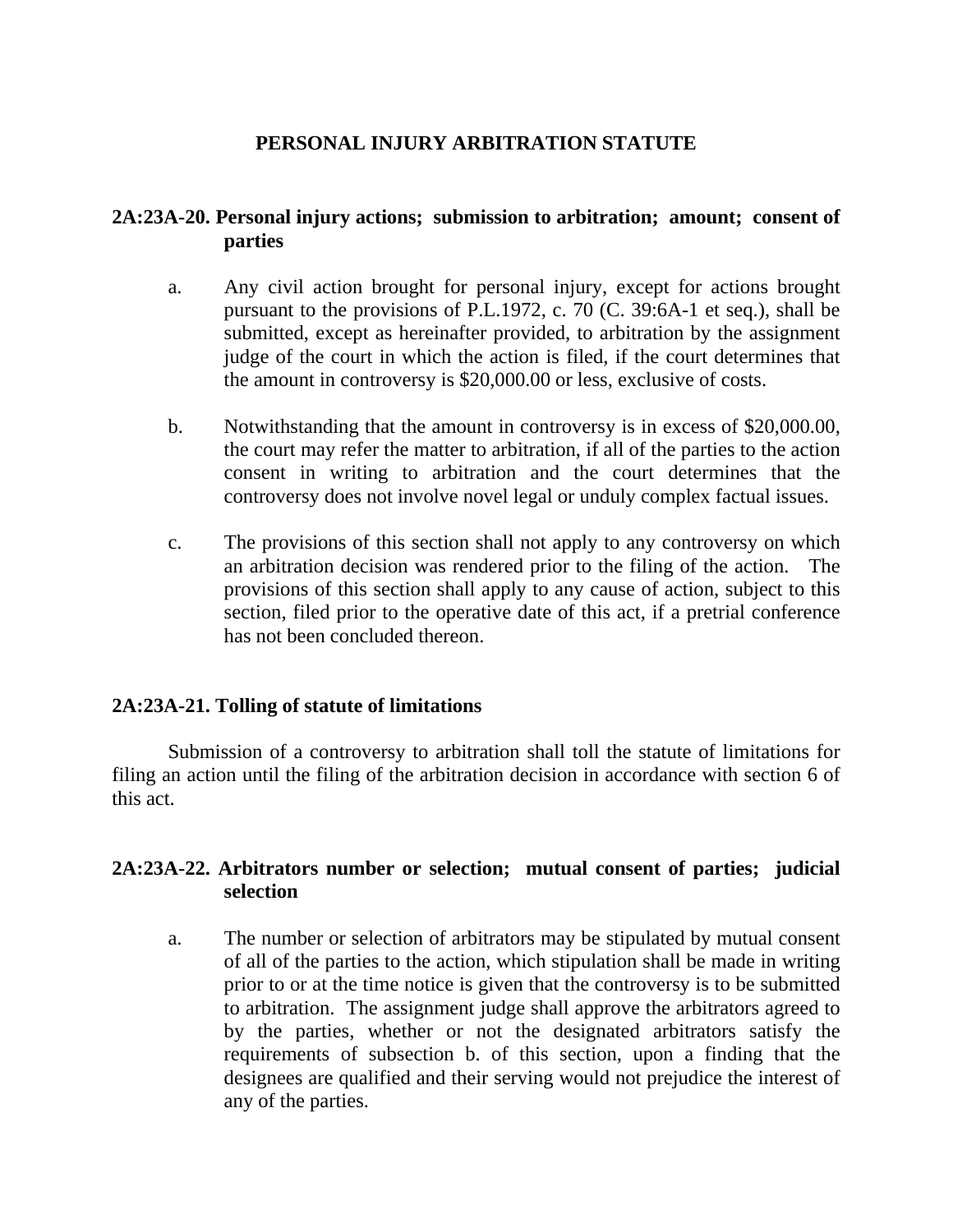b. If the parties fail to stipulate the number or names of the arbitrators, the arbitrators shall be selected, in accordance with rules of court adopted by the Supreme Court of New Jersey, from a list of arbitrators compiled by the assignment judge, to be comprised of retired judges and qualified attorneys in this State with at least seven years' negligence experience and recommended by the county or State bar association.

### **2A:23A-23. Compensation for arbitrators**

Compensation for arbitrators shall be set by the rules adopted by the Supreme Court of New Jersey. The Supreme Court may also establish a schedule of fees for attorneys representing the parties to the dispute and for witnesses in arbitration proceedings subject to the provisions of N.J.S.A. 59:9-5. Attorney's fees may exceed these limits upon application made to the assignment judge in accordance with the Rules Governing The Courts of the State of New Jersey for the purpose of determining a reasonable fee in light of all the circumstances.

The Supreme Court may adopt rules governing offers of judgment by the claimant or defendant prior to the start of arbitration, including the assessment of the costs of arbitration proceedings and attorney's fees, where an offer is made but refused by the other party to the controversy.

#### **2A:23A-24. Subpoenas**

The arbitrators may, at their initiative or at the request of any party to the arbitrators, issue subpoenas for the attendance of witnesses and the production of books, records, documents and other evidence. Subpoenas shall be served and shall be enforceable in the manner provided by law.

#### **2A:23A-25. Amount of award; written decision**

Notwithstanding that a controversy was submitted pursuant to subsection a. of section 1 of this act, the arbitration award may exceed \$20,000.00. The arbitration decision shall be in writing, and shall set forth the issues in controversy, and the arbitrators' findings and conclusions of law and fact.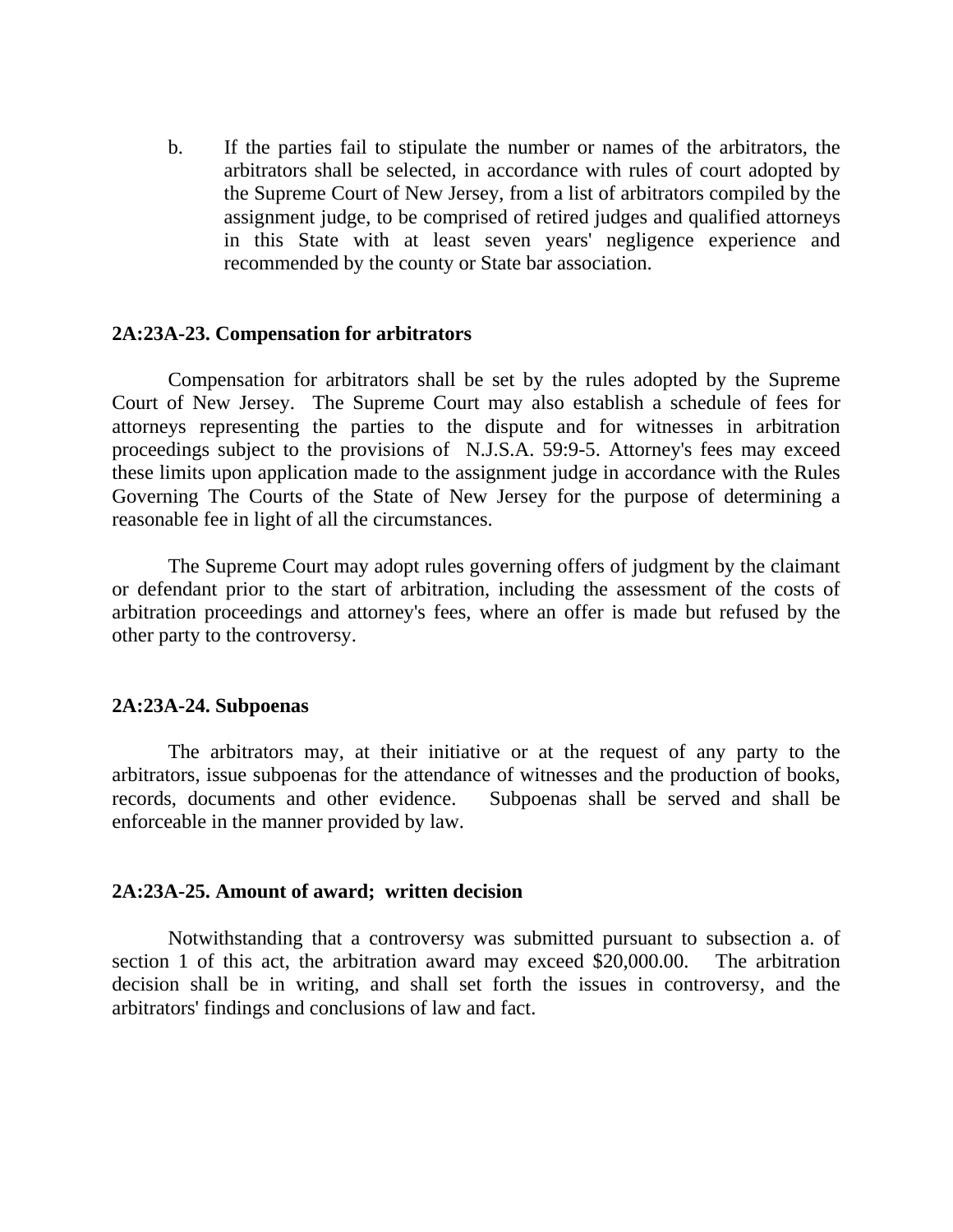### **2A:23A-26. Confirmation by court of arbitration decision; trial de novo; modification or vacation**

The court shall, upon motion of any of the parties, confirm the arbitration decision, and the action of the court shall have the same effect and be enforceable as a judgment in any other action; unless one of the parties petitions the court within 30 days of the filing of the arbitration decision for a trial de novo or for modification or vacation of the arbitration decision for any of the reasons set forth in chapter 24 of Title 2A of the New Jersey Statutes, or an error of law or factual inconsistencies in the arbitration findings.

### **2A:23A-27. Payment of arbitrators fees by trial de novo petitioner**

Except in the case of an arbitration decision vacated by the court or offers of judgment made pursuant to court rules, the party petitioning the court for a trial de novo shall pay to the court a trial de novo fee in an amount established pursuant to the Rules of Court, which shall be utilized by the judiciary to pay the costs of arbitration including the fees of the arbitrators.

### **2A:23A-28. Evidence at trial de novo; exception for reduction of assessment**

 No statements, admissions or testimony made at the arbitration proceedings, nor the arbitration decision, as confirmed or modified by the court, shall be used or referred to at the trial de novo by any of the parties, except that the court may consider any of those matters in determining the amount of any reduction in assessments made pursuant to section 10 of this act.

### **2A:23A-29. Costs of trial de novo; exception; waiver**

The party having filed for a trial de novo shall be assessed court costs and other reasonable costs of the other party to the judicial proceeding, including attorneys' fees, investigation expenses and expenses for expert or other testimony or evidence, which amount shall be, if the party assessed the costs is the one to whom the award is made, offset against any damages awarded to that party by the court, and only to that extent; except that if the judgment is more favorable to the party having filed for a trial de novo, the court may reduce or eliminate the amount of the assessment in accordance with the extent to which the decision of the court is more favorable to that party than the arbitration decision, and as best serves the interest of justice. The court may waive an assessment of costs required by this section upon a finding that the imposition of costs would create a substantial economic hardship as not to be in the interest of justice.